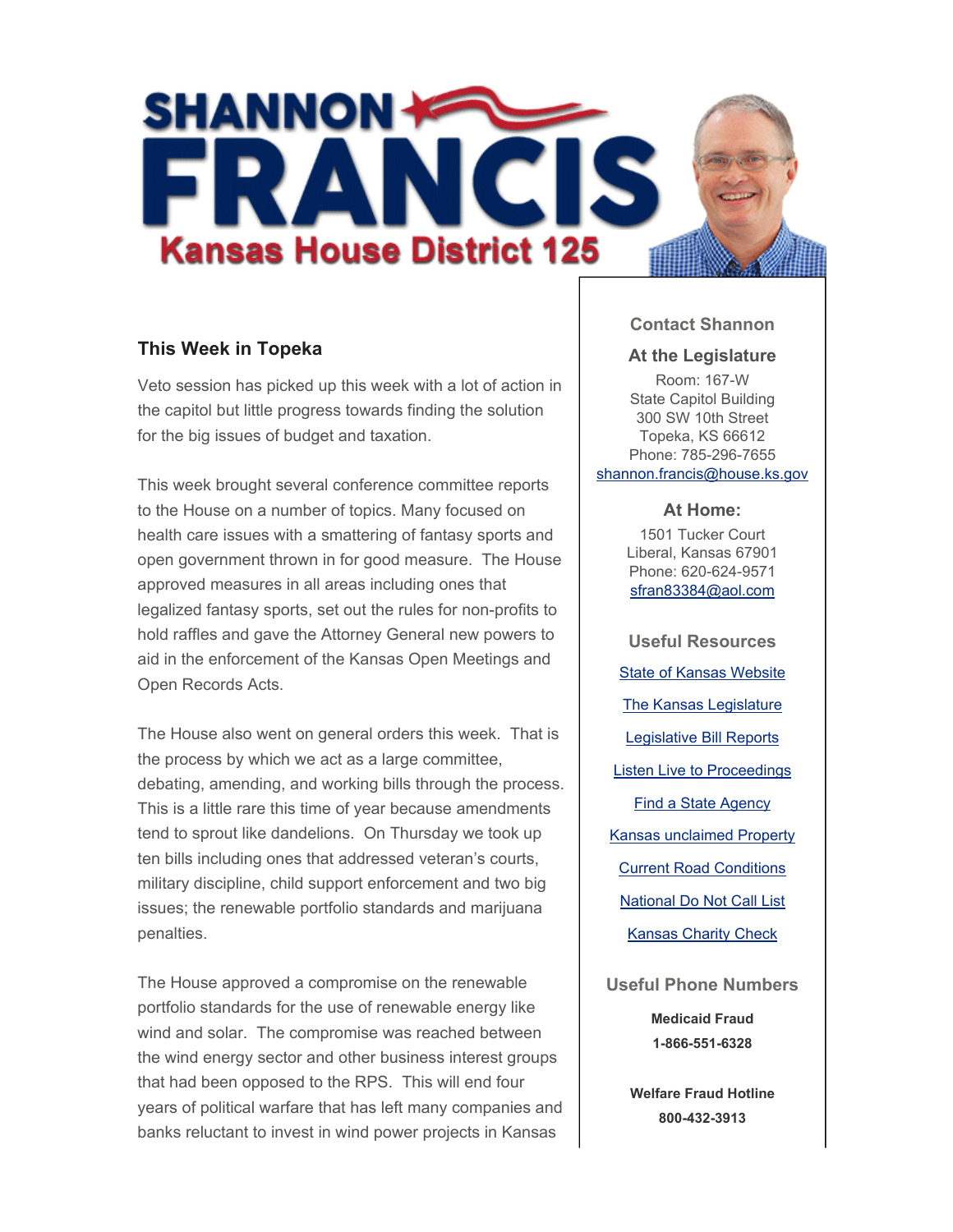because of the lack of stability. It also closes the door on a proposed excise tax on wind power that would have devastated existing power agreements and brings tax parity to the wind sector. The end result should be more investment in wind energy in Kansas, resulting in more jobs, cleaner air and more opportunities for our state.

The House passed a bill that reduced criminal penalties for first and second time marijuana possessors. The bill was amended twice on the floor. The first added an exception for hemp oil that does not contain high levels of the intoxicant THC. The oil has shown some limited effectiveness in treating seizure disorders in children. The other amendment allows for research into industrial hemp as a crop. Hemp has very little THC and cannot be used as a drug. Critics of bills argued that it was a first step toward decriminalization of marijuana and that the amendments created difficulties for law enforcement regarding possession and differentiation of the two plants. It will be interesting to see whether this bill receives any hearing or work in the Senate. This late in the session and given its controversial nature it may not.

I expect work to pick up next week on tax and budget issues as we approach the 90 day mark of the session.

## **Famous Kansans**

**Harold Leon "Tom" Sebring** (1898 – July 26, 1968) Born in Olathe, Kansas, Sebring served overseas during World War I. Upon returning, Sebring studied architecture, engineering and business administration at Kansas State College. He also in football, track and boxing and was named to All Missouri Valley Conference teams and the Kansas State Aggies All-Time Football Team. Sebring received a bachelor of science degree from Kansas State in 1923. He was a Florida Supreme Court justice, and an American judge at the Nuremberg Trials of German war criminals after World War II.

"*The supreme quality for leadership is unquestionably integrity. Without it, no real success is possible, no* 

**Department On Aging 800-432-3535**

**Child/Adult Abuse Hotline 800-922-5330**

**Child & Family Services 888-369-4777**

**Consumer Protection 800-423-2310**

**Crime Tip Hotline 800-252-8477**

**Crime Victim Assistance 800-828-9745**

> **Gov- Brownback 800-748-4408**

**Highway Road Conditions 511 (in Kansas)**

> **Housing Hotline 800-752-4422**

**KanCare Assistance 866-305-5147**

> **Kansas Lottery 800-544-9467**

**Legislative Hotline 800-432-3924**

**Mental Health Services 888-582-3759**

**School Safety Hotline 877-626-8203**